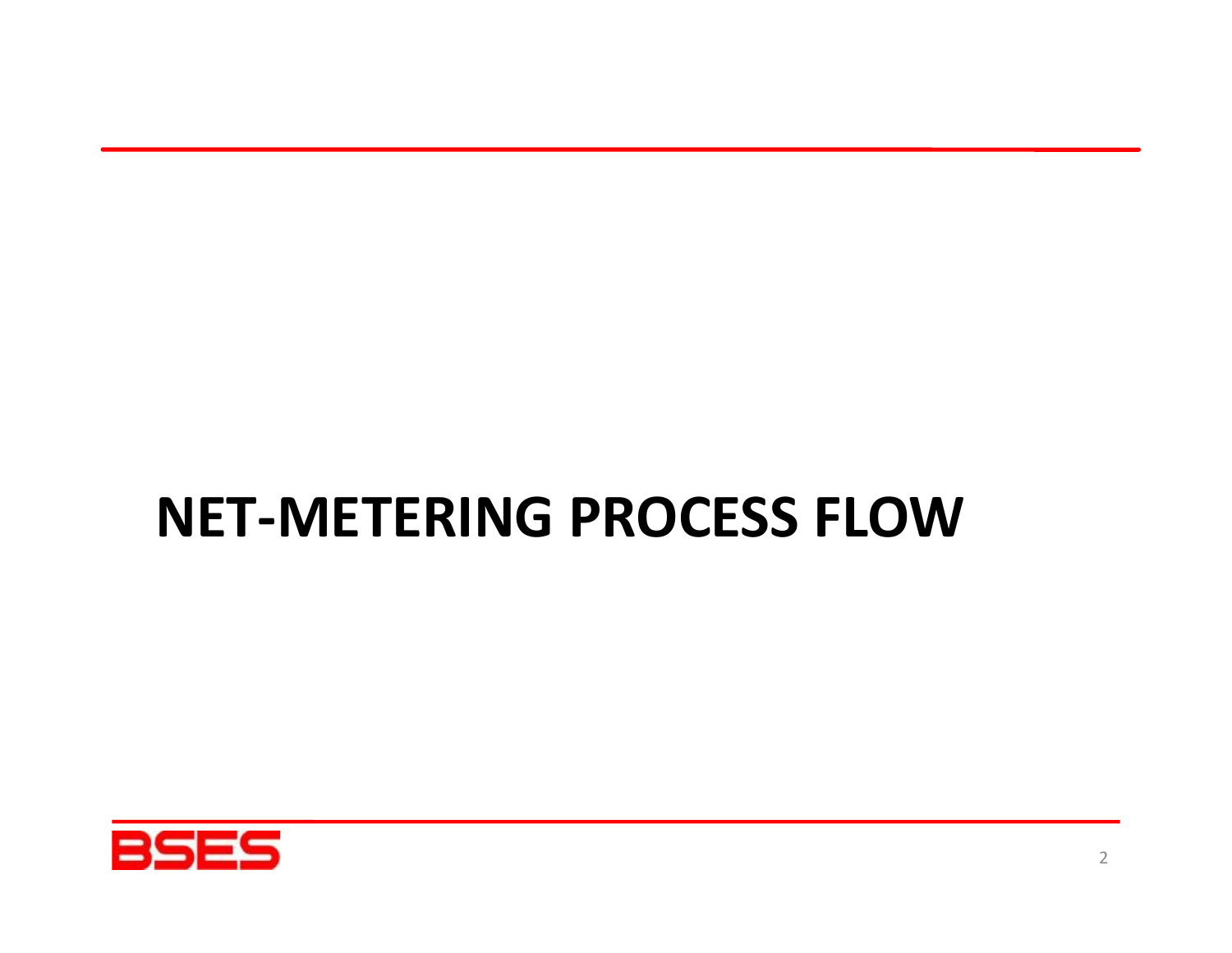### Process Flow Chart

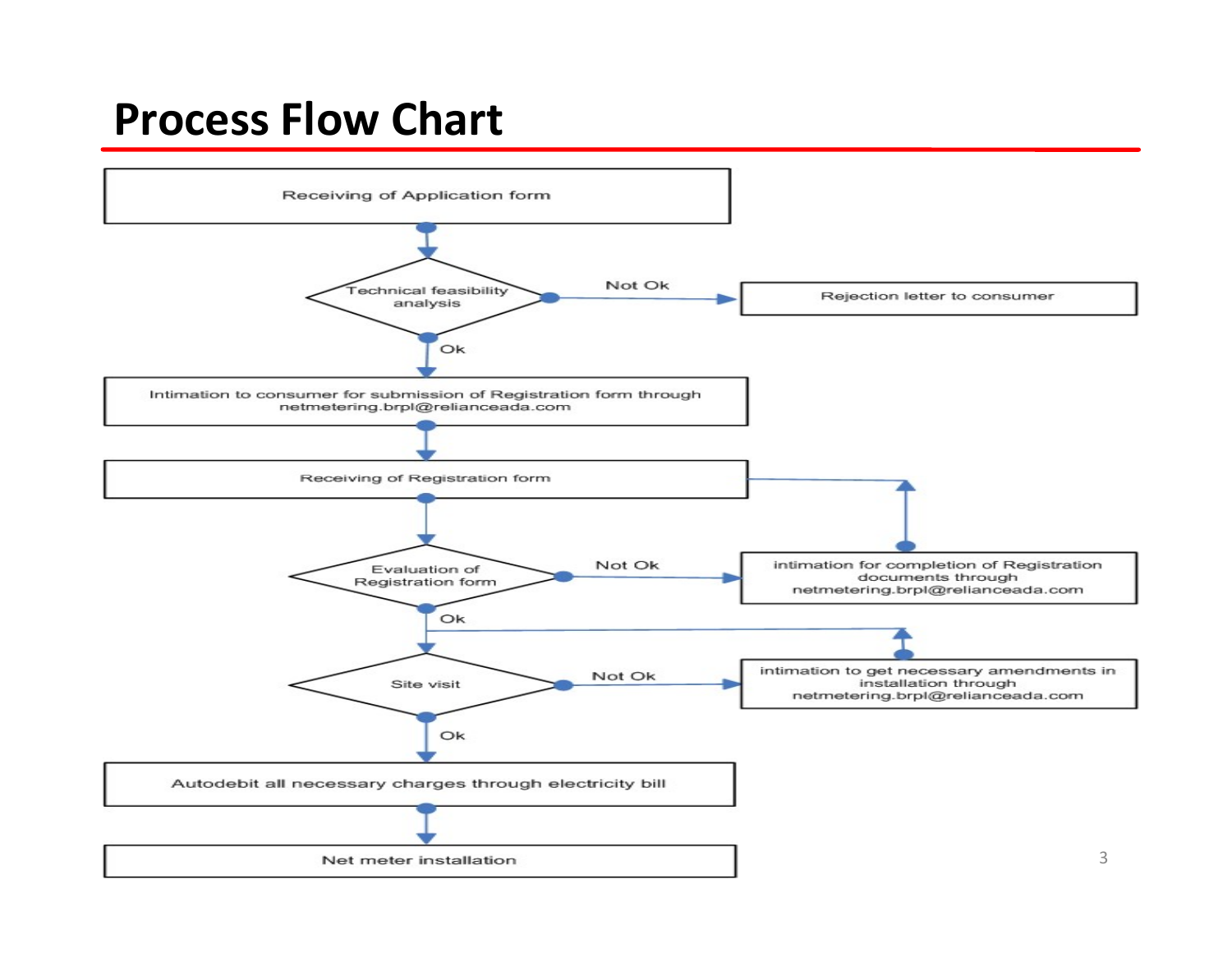# Stage-I: Net-metering Application



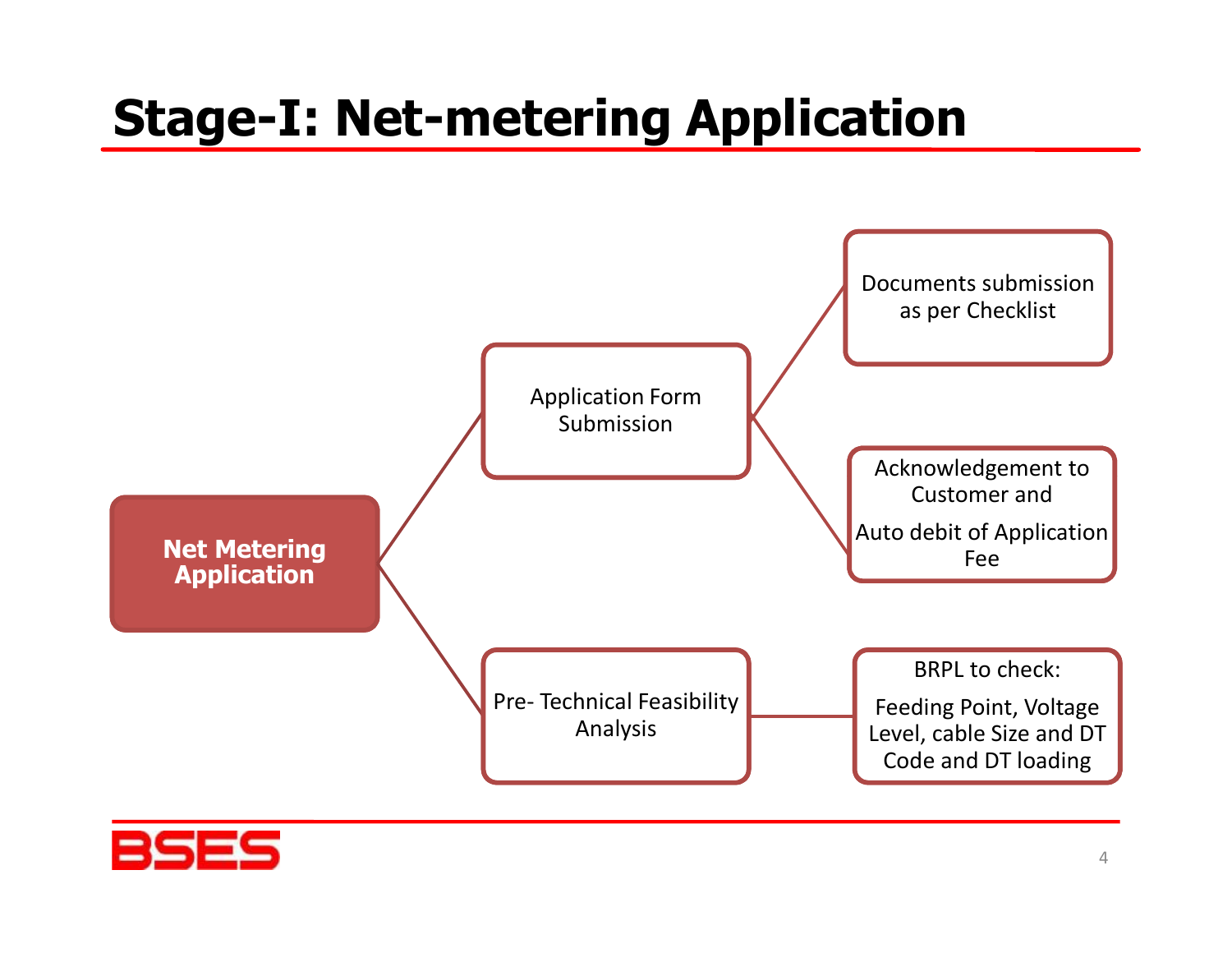## Checklist for Stage-I documents

- Duly signed application form
- Occupancy proof along with roof rights (Registered Sale Deed / Registered GPA / Registered Lease Deed/ Allotment Letter)
- Signature ID proof (Pan Card/Passport/Driving License/ Aadhaar) of applicant
- Latest Paid Electricity bill
- If applicant is tenant/co-owner : NOC of the owner/co-owner must be submitted on non-judicial stamp paper along with Self attested signature ID Proof of owner/co-owner
- Undertaking on non judicial stamp paper, duly attested by Notary public & signed by "Registered Consumer" on each page with stamp
- Photograph of the applicant

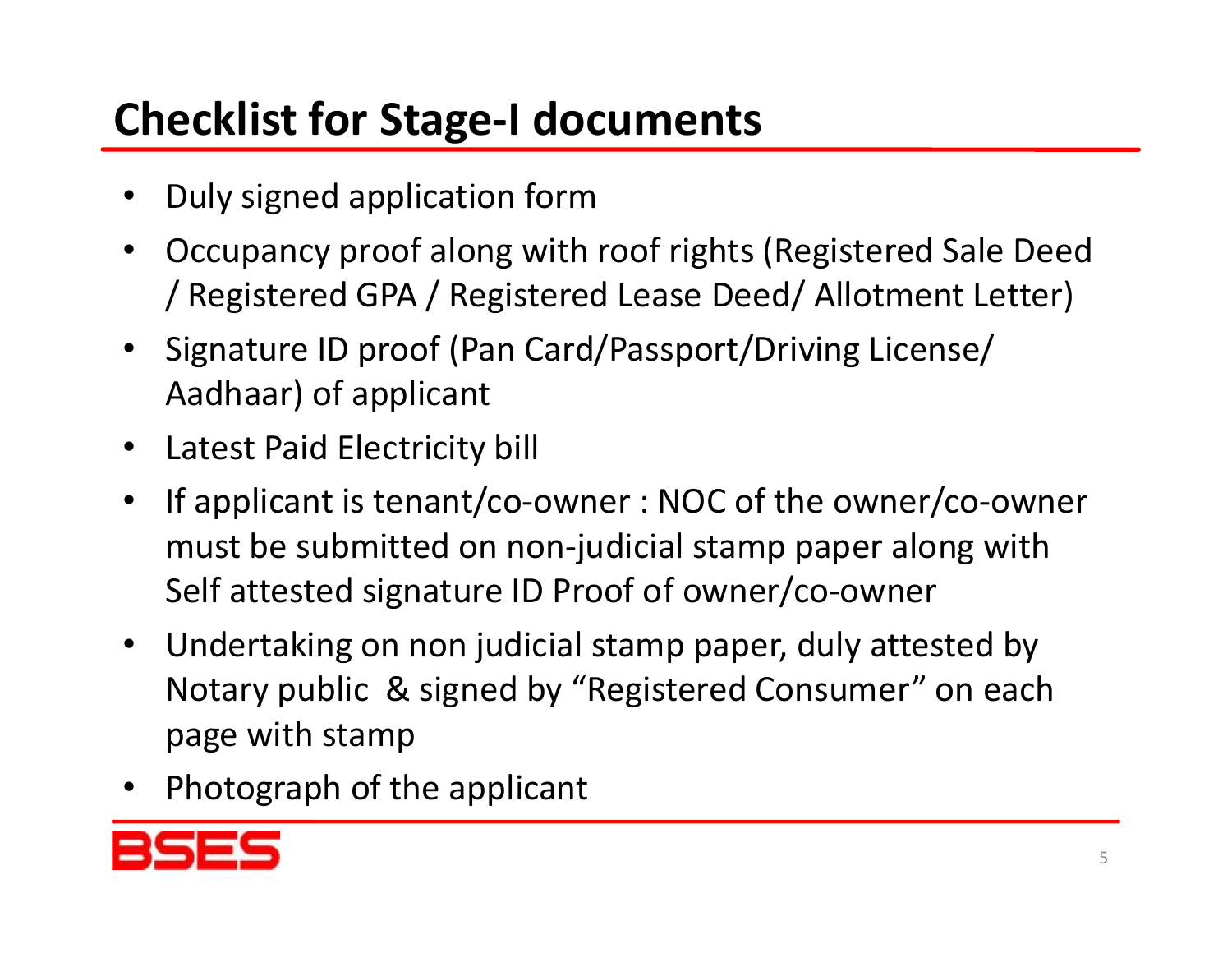# Stage-II: Net-metering Registration



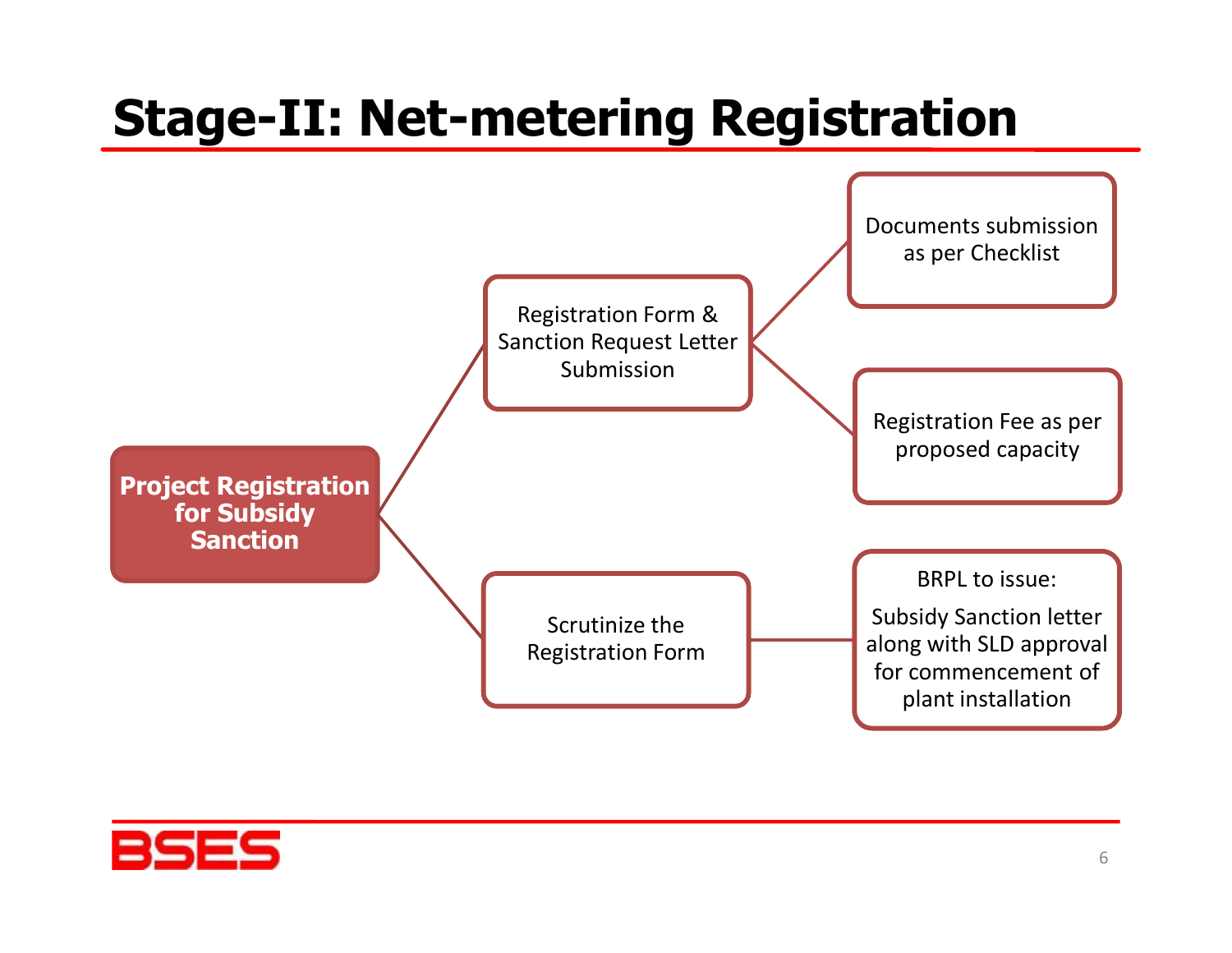#### Checklist for Stage-II & Subsidy Sanction documents

- Registration form signed by Registered Consumer on each page
- Request letter for Subsidy Sanction on letterhead of installer
- Copy of EPC Agreement in case of CAPEX and PPA in case of RESCO
- Acknowledgement of Net-metering application and Stage-1 approval received from DISCOM
- Colored Site Photos with Date & Time Stamping and Geocoordinates (before Solar plant installation)
- Project Report / BOM as per format given in Annexure-D of tender document

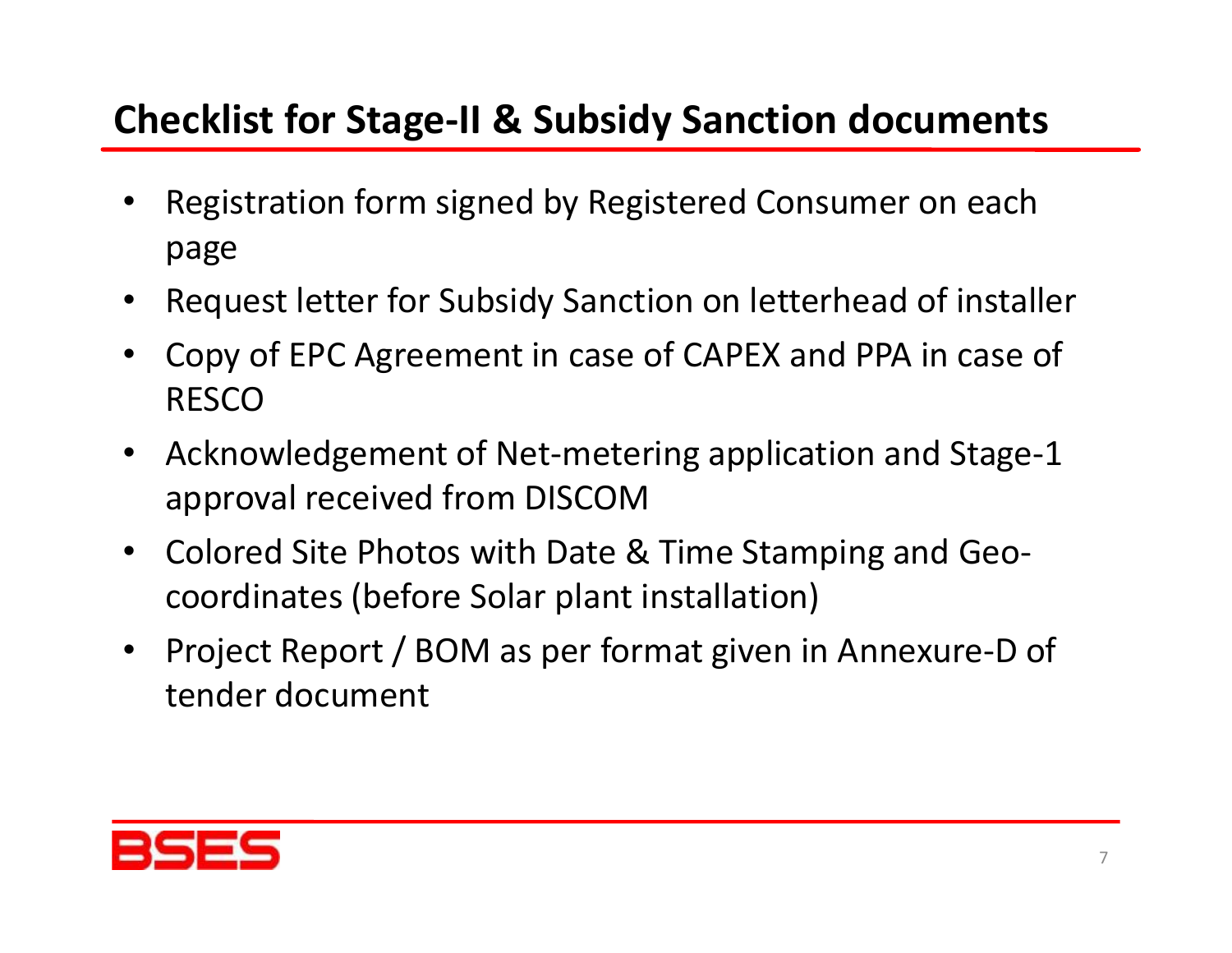#### Checklist for Stage-II & Subsidy Sanction documents (contd.)

- Single Line Diagram of solar plant signed by Registered Consumer and Solar Plant Installer with stamp
- Certificates of system such as IEC 61727, IEC 62116, etc. for Inverter, IEC 61215, IEC 61730, etc. for PV modules signed by RC and Solar Plant Installer with stamp
- Specifications of Solar PV modules and Inverter
- Net Metering Connection Agreement on Rs.100/- non judicial stamp paper, duly attested by Notary public signed by RC on each page

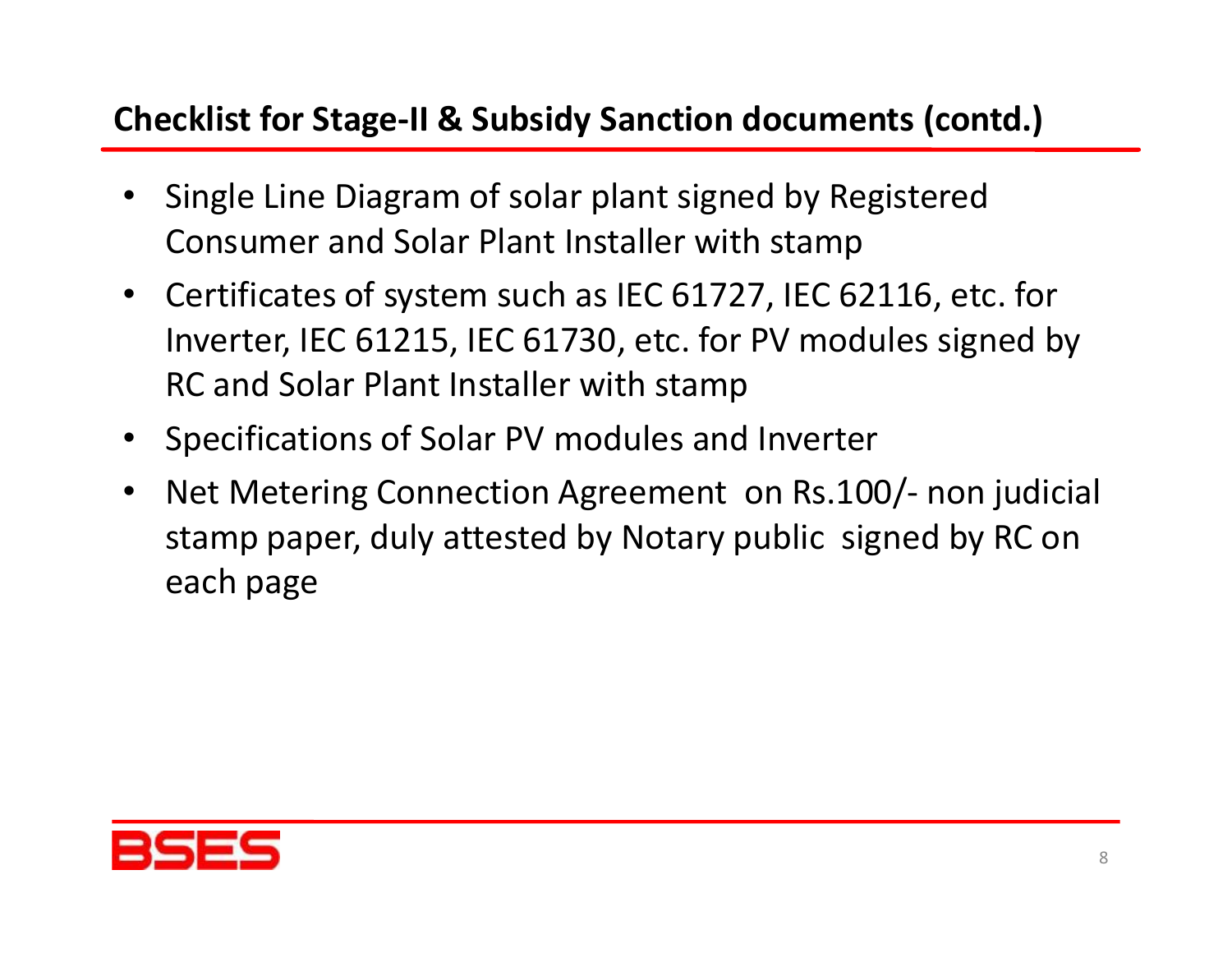# Stage-III: Post Project Installation



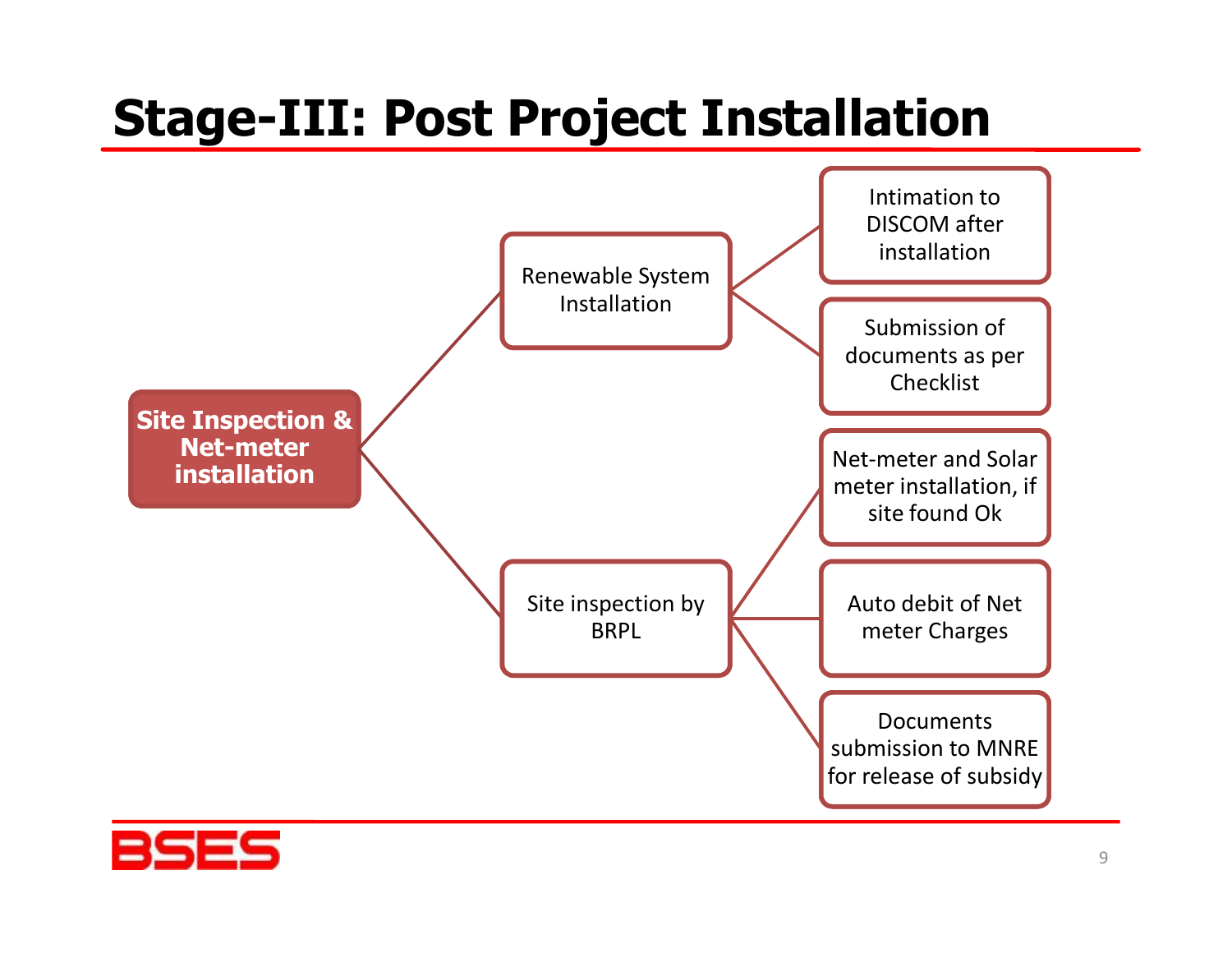## Checklist for Stage-III documents

#### Pre-Site Visit

- Detailed list of components used in Renewable Energy System signed by Registered Consumer and Solar Plant Installer with stamp
- Solar Plant Installation Certificate signed by Registered Consumer and Solar Plant Installer with stamp

#### Post-Site Visit

- Project Completion Report as per format in Annexure-E of the tender document
	- Commissioning test report
	- Copy of Inspection report
	- Joint Completion Certificate

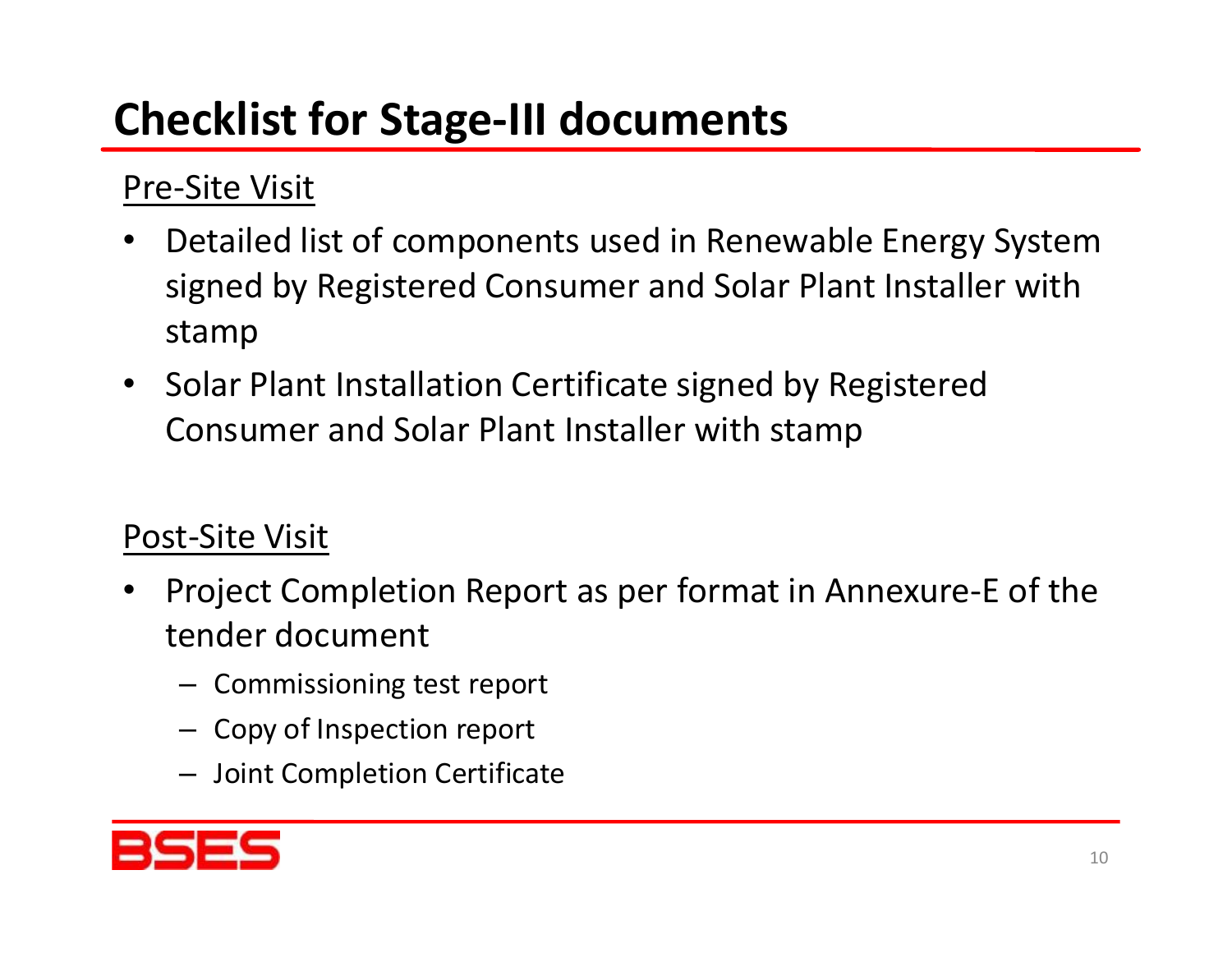## Checklist for Stage-III documents (contd.)

- Project Completion Report (contd.)
	- Copy of PR Test report
	- Solar PV plant Insurance Cover
	- Solar System Warrantee Certificate
	-
- **Ecklist for Stage-III documents (contd.)**<br>
Project Completion Report (contd.)<br>
 Copy of PR Test report<br>
 Solar PV plant Insurance Cover<br>
 Solar System Warrantee Certificate<br>
 PV Syst, Stadd Pro, Final BOM, As built dr Open API of datalogger
- Module & Inverter Capacity
	- Solar PV module & Solar Inverter Serial No.
	- Solar PV module & Solar Inverter test sheet
	- Solar PV module & Solar Inverter warranty certificates
- Undertaking for Domestic Content Requirement
- Net Metering Installation report
- Subsidy Claim letter on letterhead of installer

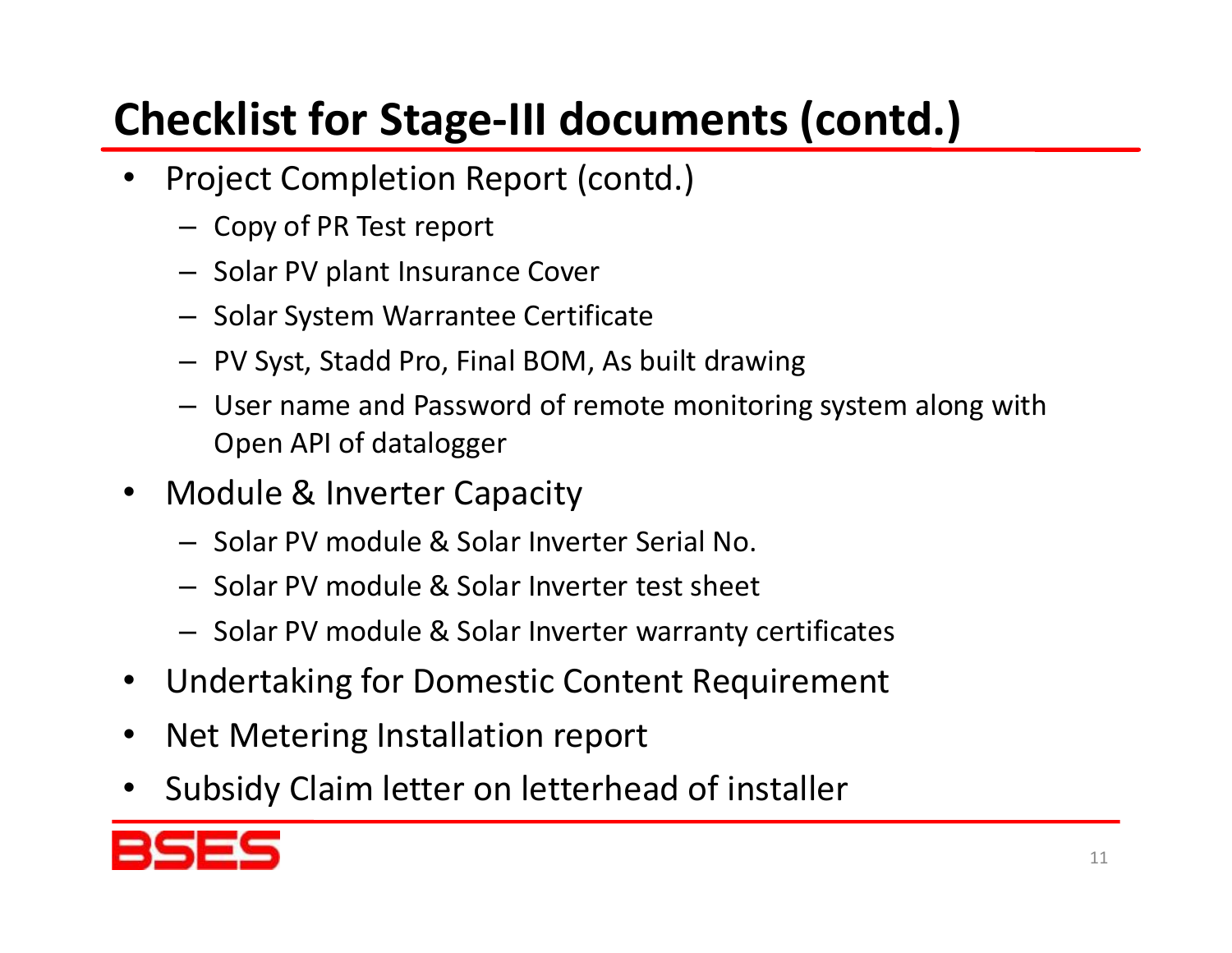### Net-Metering Charges

- As per DERC Net Metering Guidelines, following charges are needed to be paid by the applicant: **Vet-Metering Charges**<br>
• As per DERC Net Metering Guidelines, following charges are need<br>
paid by the applicant:<br>
• Application charges: Rs 500<br>
• Registration charges<br>
Capacity (in kWp) Charges (in Rs)
- 
- Registration charges

| Capacity (in kWp)    | <b>Charges (in Rs)</b> |
|----------------------|------------------------|
| 1 to $\leq$ 10       | 1000                   |
| $>10$ to $<=50$      | 3000                   |
| $>50$ to $<=100$     | 6000                   |
| $>100$ to $<=300$    | 9000                   |
| $>300$ to $\leq 500$ | 12000                  |
| >500                 | 15000                  |